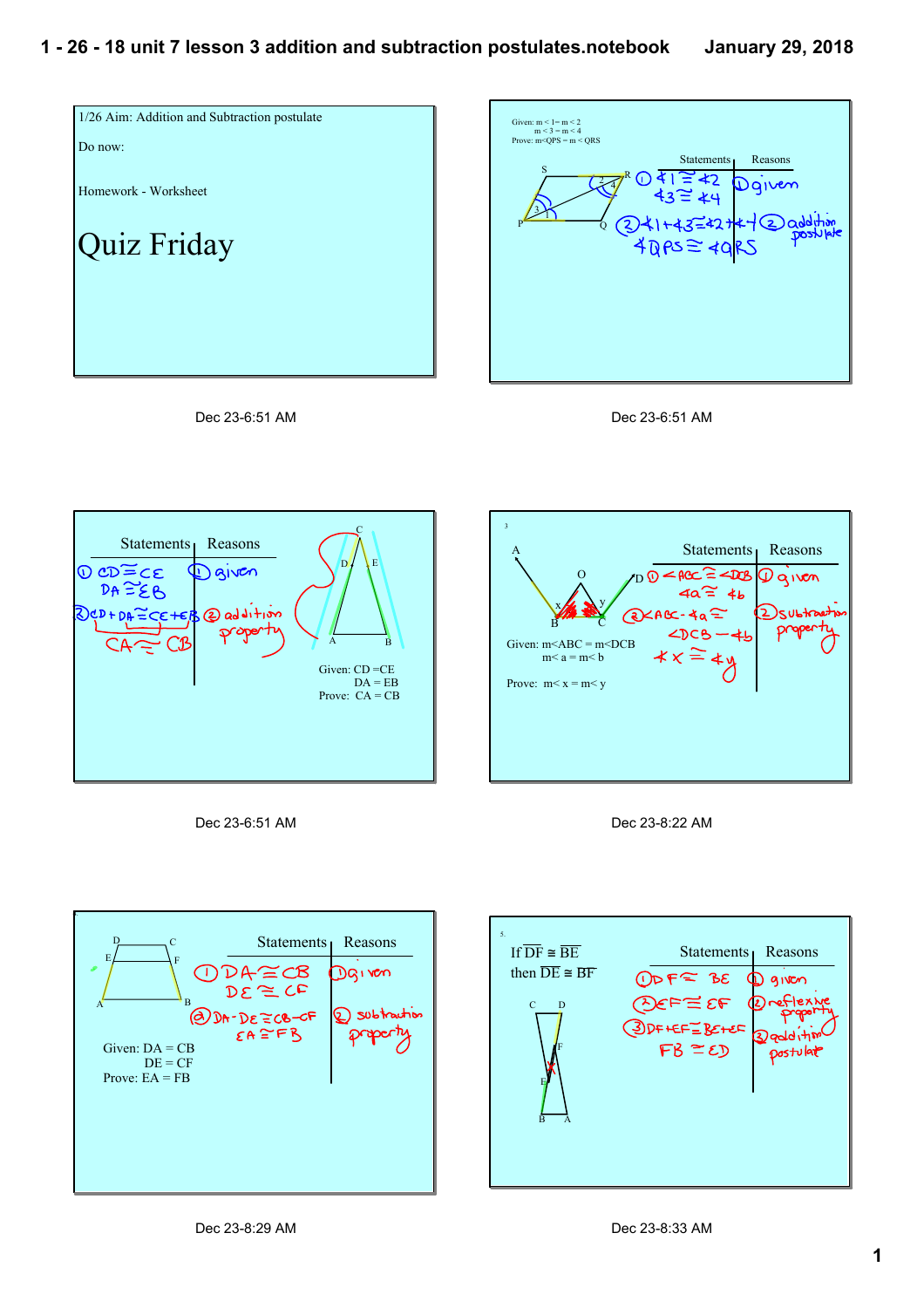











Dec 23-8:50 AM





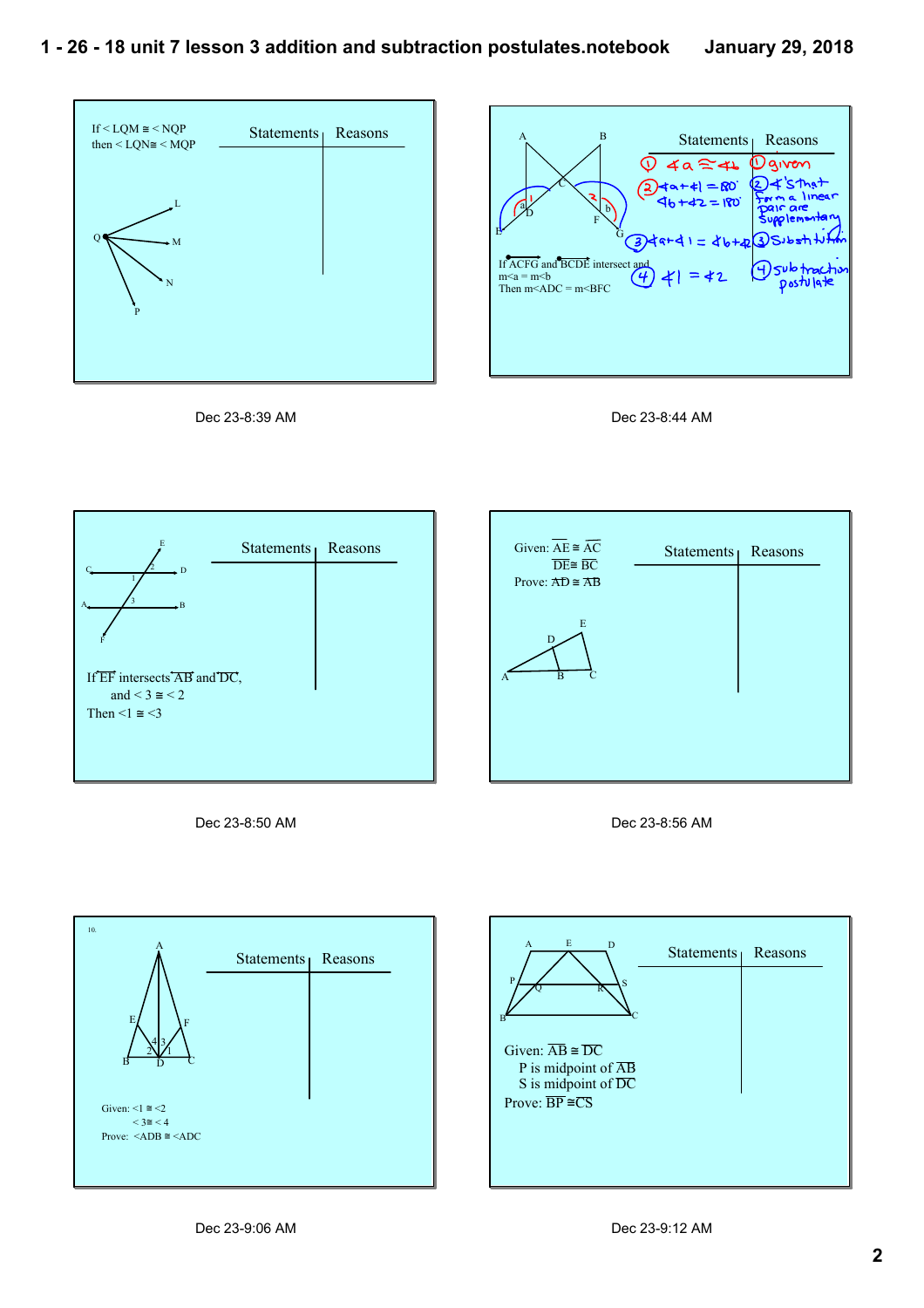









Dec 23-9:28 AM



Jan 22-8:01 AM



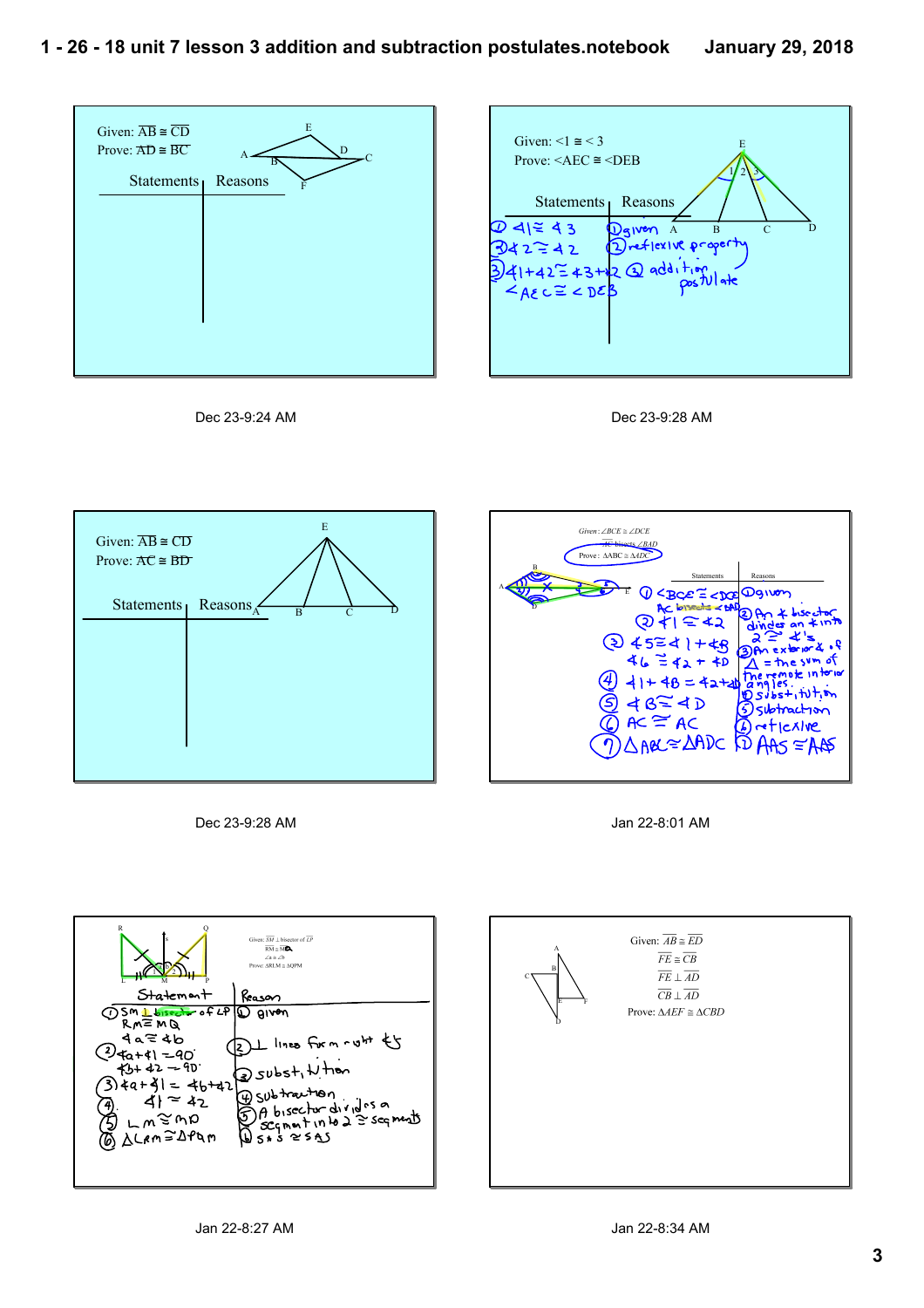## **1 26 18 unit 7 lesson 3 addition and subtraction postulates.notebook January 29, 2018**



Jan 22-8:42 AM

Jan 22-8:49 AM

 $\overline{PS} \cong \overline{RT}$ 

 $\angle PSU \cong \angle ORT$ 



Jan 22-8:12 AM



Dec 23-6:51 AM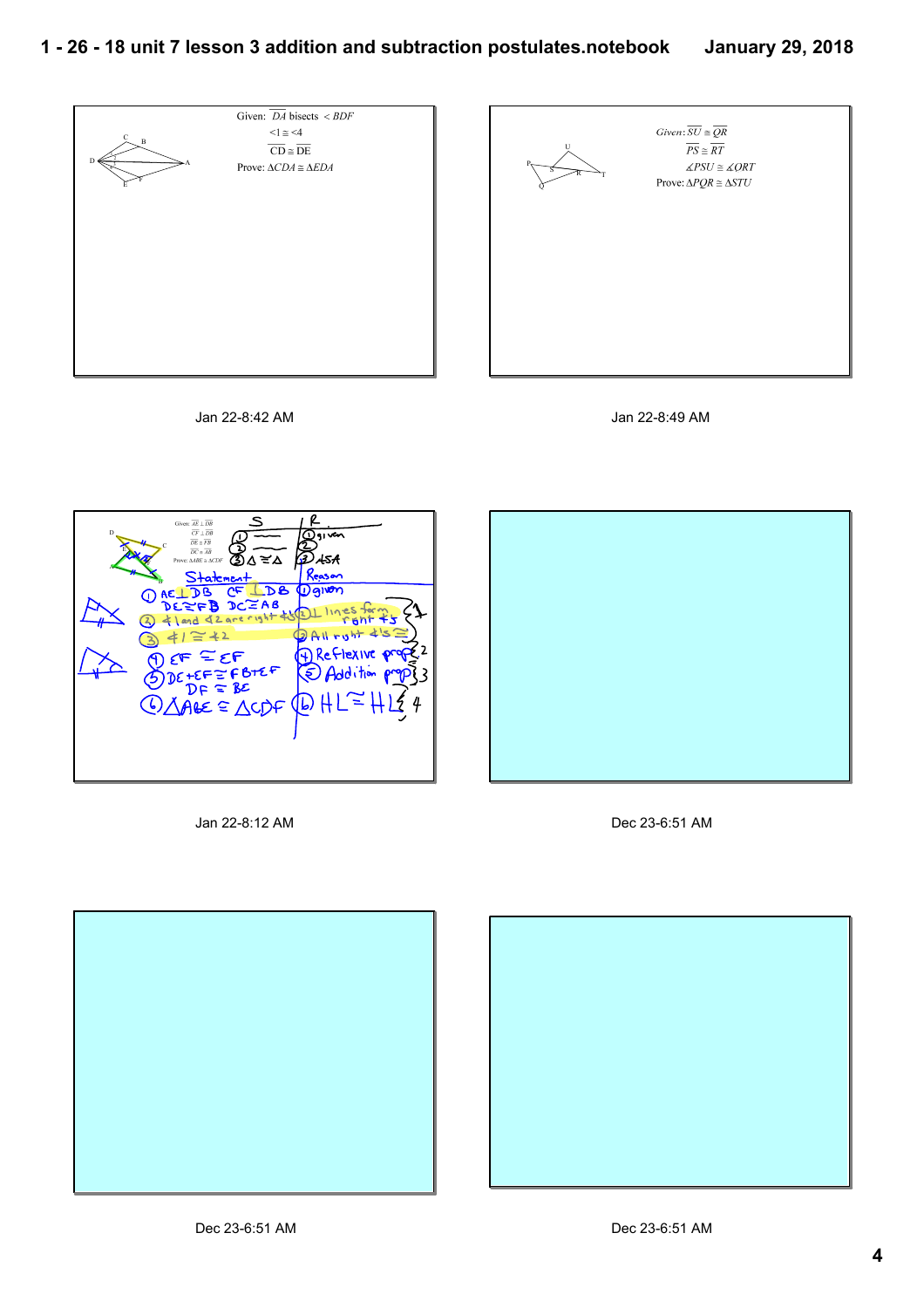









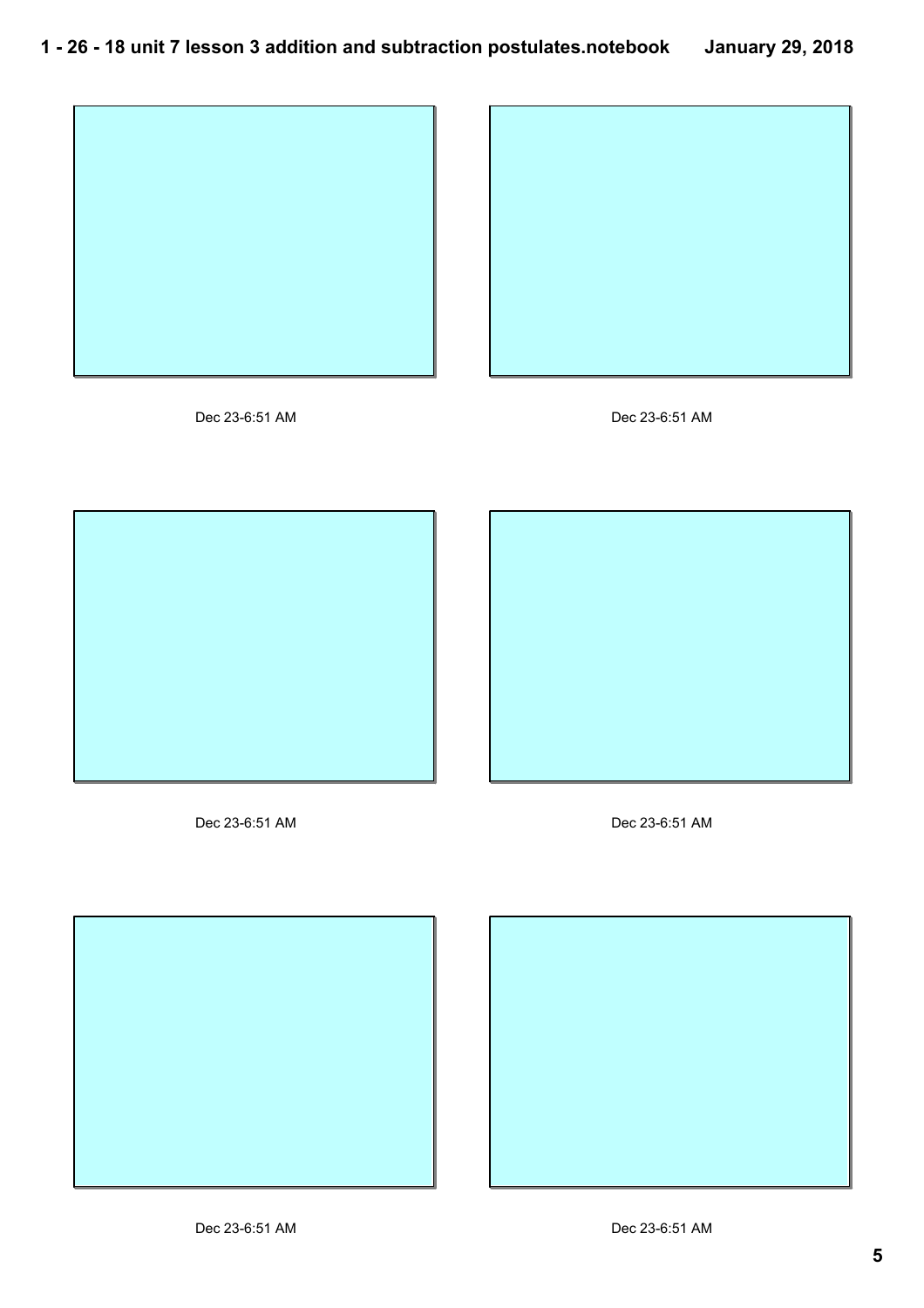









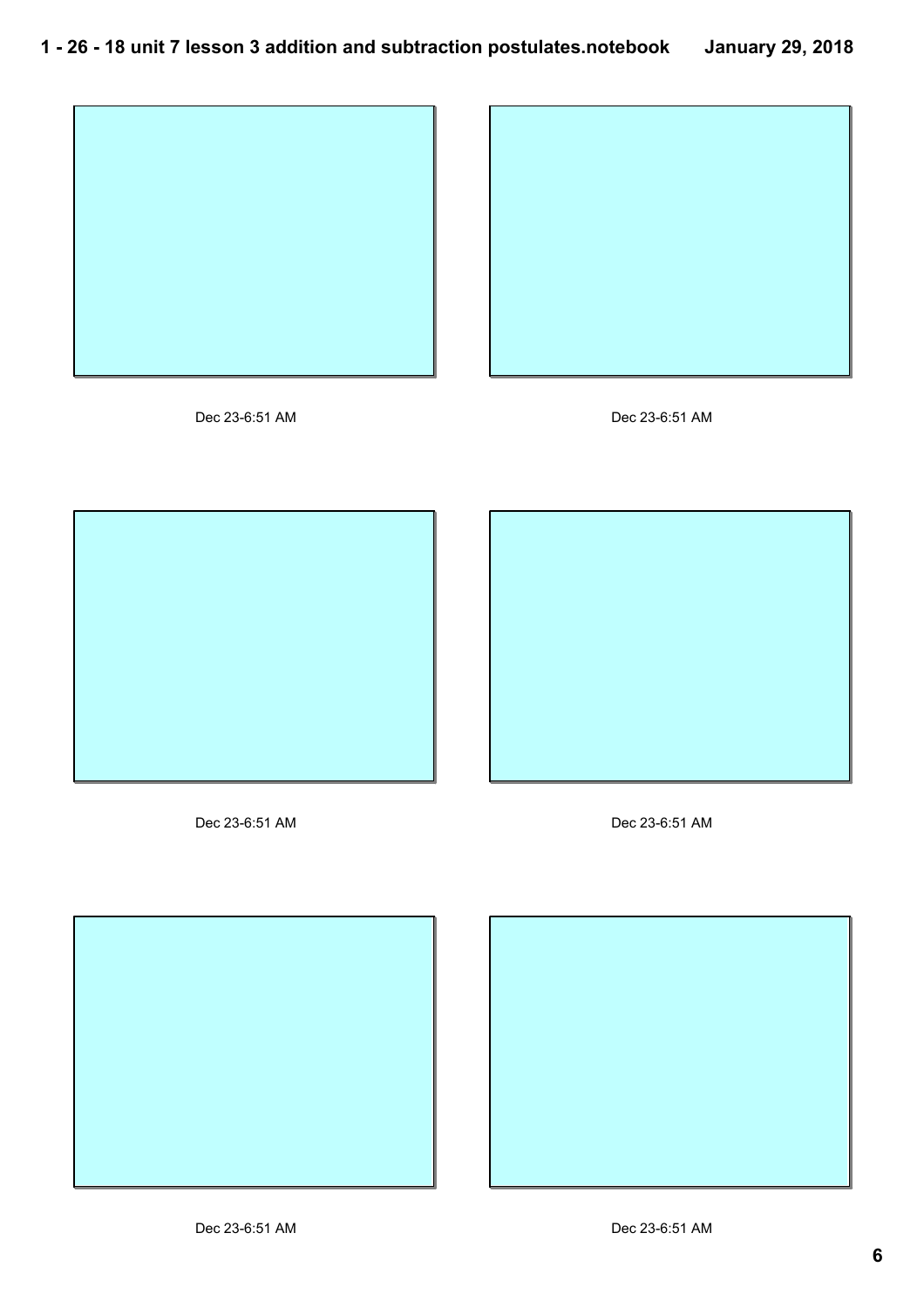









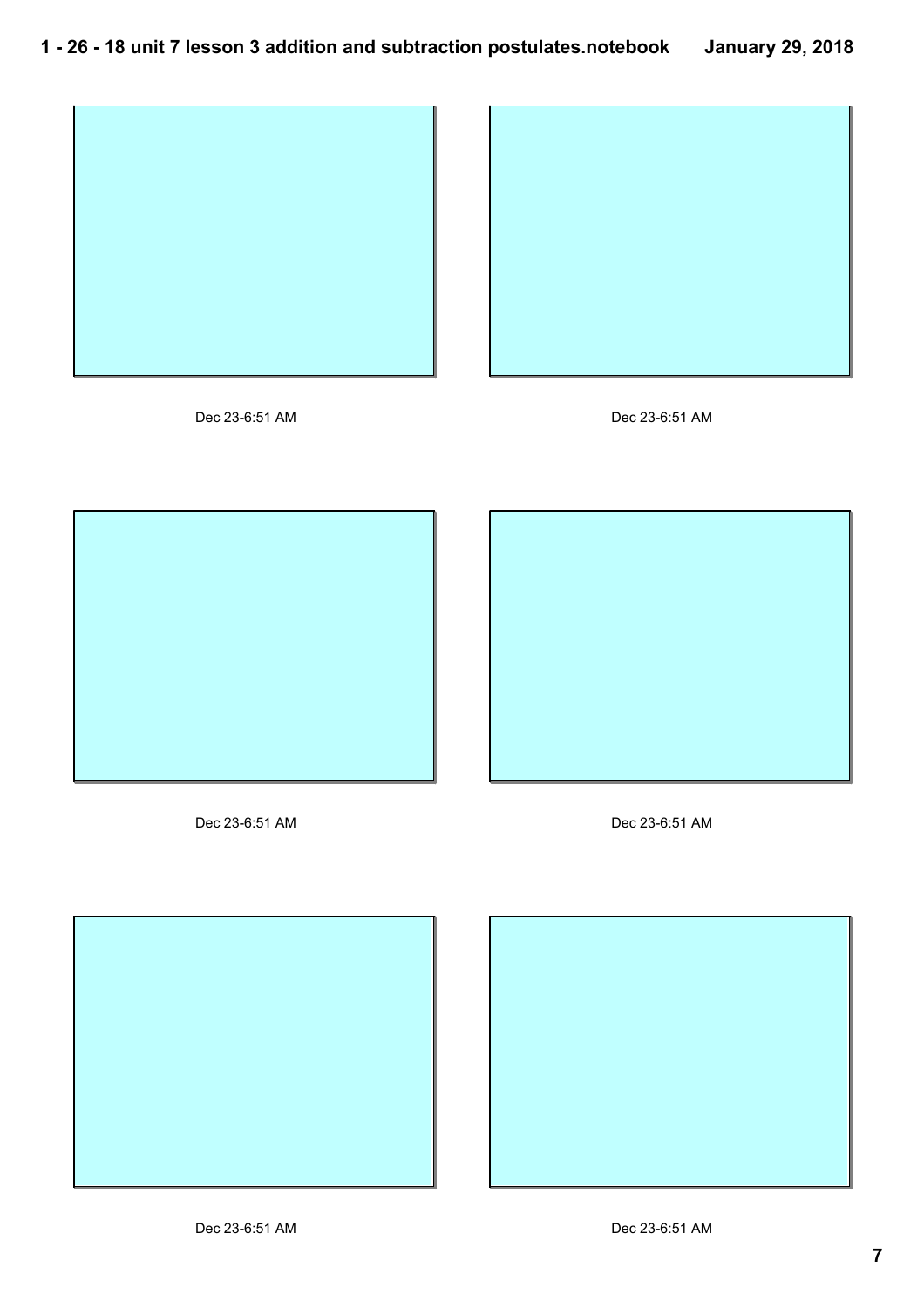